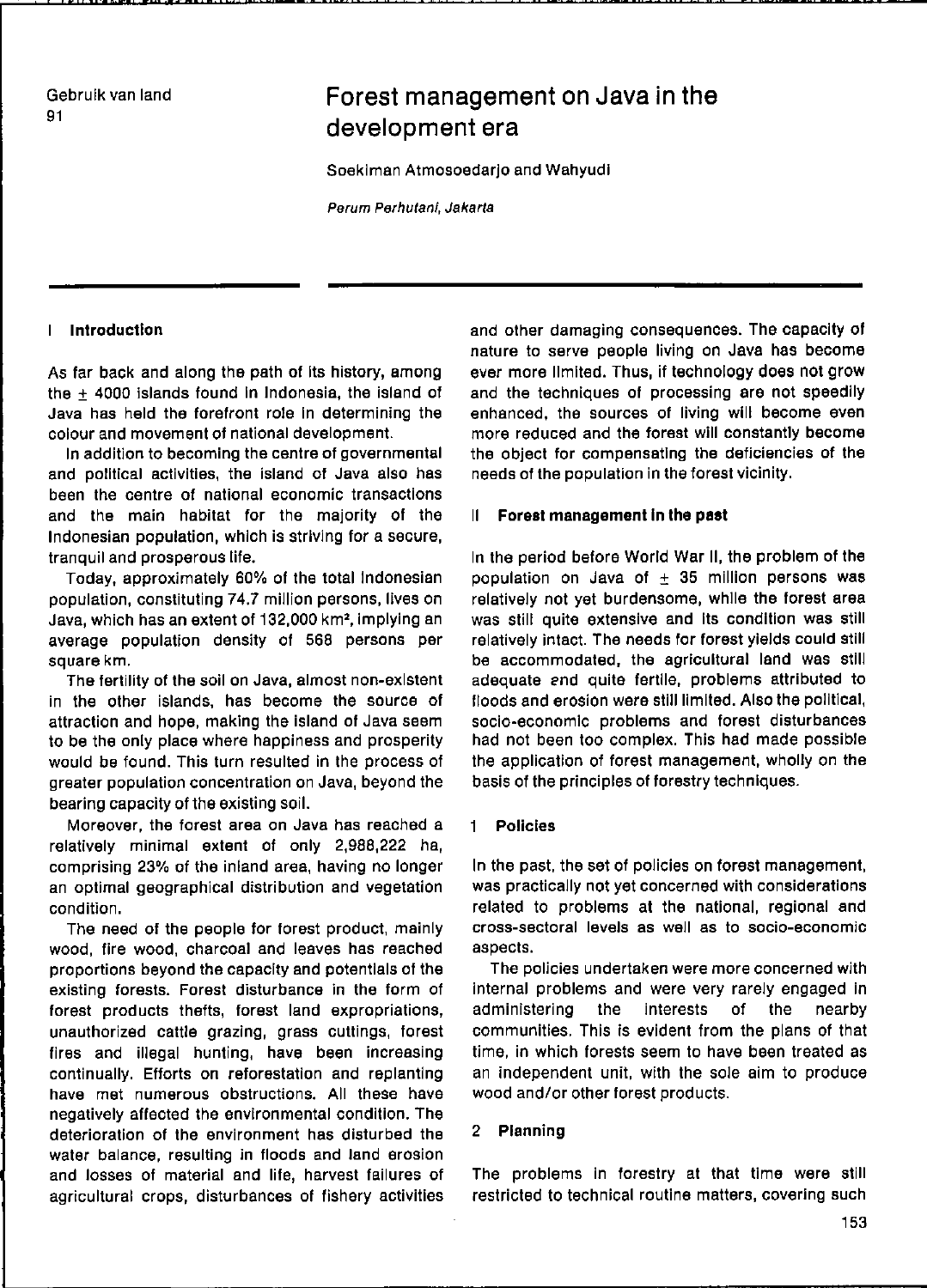aspects as planting, tending, logging and infrastructure.

Thereby, the formulation of plans could specifically be focussed on activities on forest administration. such as making forest boundary lines, forest classification, forest inventory taking, measurement and mapping of forests and forest infrastructural works. which were subsequently contained in the Work Plan, which was basically only aimed at preserving wood production.

The administrative activities were more concentrated on teak forest areas, which covered 1,053,711 ha, with the aim of exploiting the high value teak timber. Administration of the non teak forests. however, covering an area of 2,018,450 ha had not yet been fully implemented, due to economic considerations.

Up to that time, plan formulations had been confined to the setting up of Work Plans for the teak forests, covering the fixed 10 years long term Work Plan, the 5 years provisional Work Plan, as well as the yearly Work Plan, which still had their weaknesses.

Even though at that time efforts had already been made towards the establishment of industrial forests as is shown in the compilation of the "Forest Industry" book by Van Monroy, in which various trees had been determined, estimated to have a potential to induce industrial growth in the prospective periods, yet the decision on the types of the trees had only been based on factors related to the plant growth potentials of sites, namely climate, soil and elevation and had been adjusted to the types of industrial plants which had been previously determined.

As the industrial projection had been based on estimates encompassing Indonesia as a whole, while the growth of the industries in the surrounding areas had not constituted a determining factor, the implementation of such industrial forest schemes had invariably involved the element of conversion to the already planted types of industrial trees.

### III The current situation

The explosive population growth had henceforth brought about such problems as food supply, expansion of settlement areas, infrastructural availability, creation of employment opportunities, procurement of energy and other requirements.

Thereby the macro problems encountered in the construction era on Java, are:

\*\* Population density and its high growth rate  $(2.4\%)$ :

Greater population growth compared to the growth of employment opportunities;

 $\bullet\,\bullet$ Agricultural imbalance in the economic structure;

 $\pm \pm$ Limited natural resources.

Expansion of cultivated lands through deforestation must be averted as the existence of the forest is essential, in view of its vital functions through time.

Given the other necessary measures, almed at reducing the population pressure, such as transmigration, family planning and so on, the basic problems encountered in Forestry are currently as follows:

 $\star$ Forest areas may not be reduced, with respect to extent as well as quality, and the functions of the forest areas are to be restored and in fact increased.

Production of food crops must be increased through various modifications of efforts on the multipurpose functions of forests, with due account of the forest extent utilized as agricultural land.

 $\star$   $\star$ The forest protection function is to be increased from 23% to 30% by actively planting the lands outside the forest areas.

It is necessary through various approaches, to develop a system of forest administration, which could attain the aforementioned variety of aims, in which the forest could have a multi-purpose function.

The approach must constitute adaptive measures, oriented towards the view of utilizing the available resources in the form of forest to the furthest extent. in order to ensure the survival of mankind and to ensure the attainment of the prosperous society goal, with due account of the principles on forest administration and forestry. The forests on Java need to be developed in order to meet the needs of the population, increasing their prosperity as well as improving their living environment.

Thereby, the principles of forest management are currently no longer implemented on the basis of the conventional procedure and need to be developed in line with the needs of the relevant situation, in the form of a symbiotic policy pattern, in which not only conservation norms and economic principles are to be adhered to but also the principle on intregation with the surrounding population must be followed. In order to implement the above mentioned tasks, dedicated foresters are required, having greater skills and attitude on forestry techniques, agricultural cultivation, animal husbandry, fisheries and so on, so that their task could be implemented in conformity with the needs of the relevant period.

#### 1V The current approach to forest management

#### 1. **Policies**

Government efforts, almed at attaining the goal of a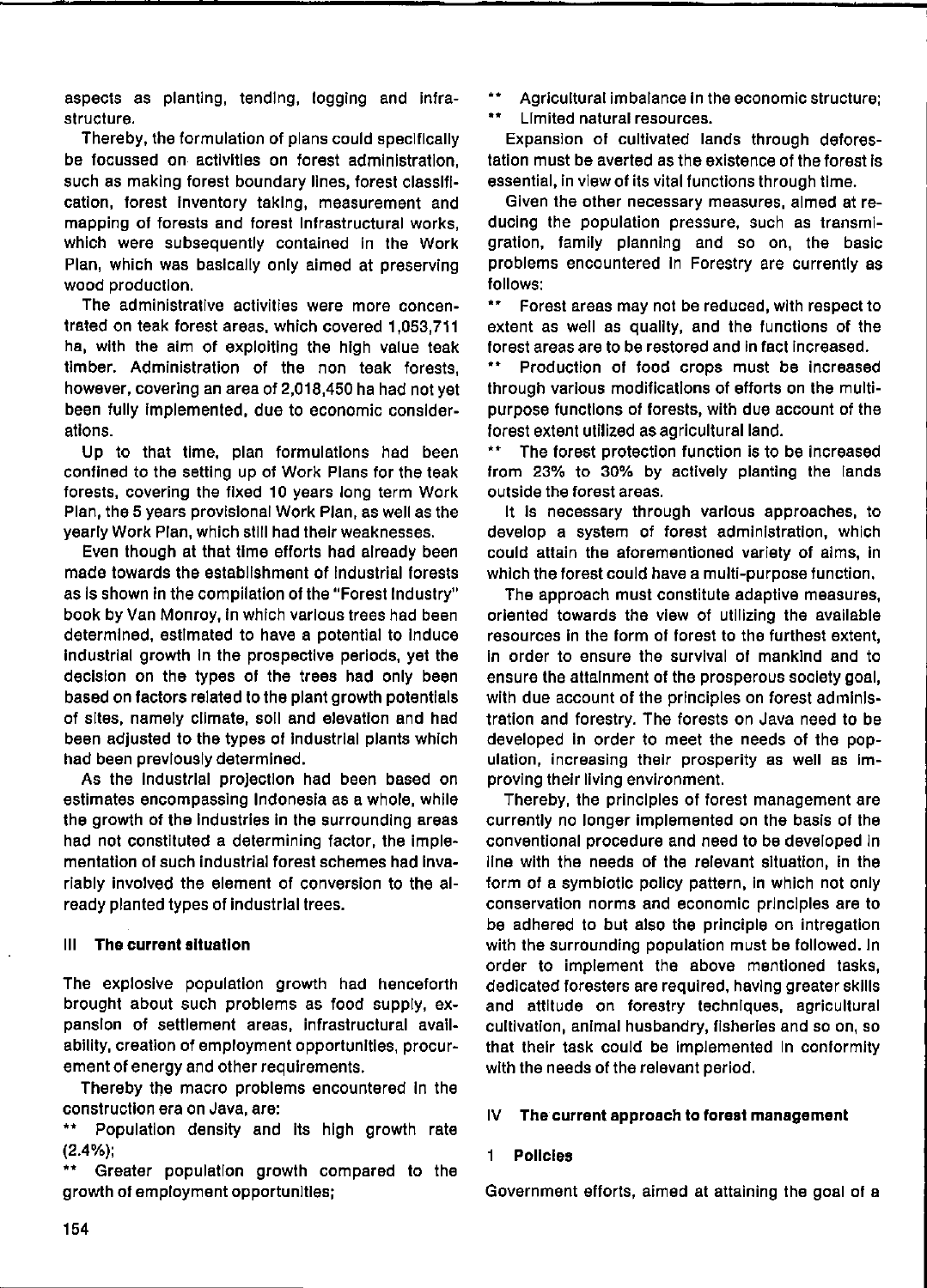just and prosperous society, materially as well as spiritually, follow the policies on the trilogy of development, namely:

Greater equity, comprising the 8 channels for attaining greater equity, among others clothing, food. housing, education, health, income, employment, business opportunities and opportunities to participate in development.

- Economic growth of 7-8%;
- National security and defense.

In line with the above pattern, policies on forest management on Java are directed at efforts to contribute to national development in the field of forestry through an integrated management approach, namely:

Implementing activities on production Intensifi- $\star\star$ cation and diversification, processing and marketing to meet the domestic needs in general, specifically to increase the supply of forest yields, as the basic materials of industries, aimed at exports, in the context of increasing foreign exchange earnings and expanding employment opportunities.

Increasing to the maximum, the social benefits of forests and forestry activities, in the form of internal measures as well as external activities, such as improving the water system, averting floods and erosion, carrying out prosperity approach measures, mainly for the population around the forests, preserving the fertility of agricultural lands, making available recreational sites, camping grounds and hiking facilities.

Implementing integrated measures on forest conservation and maintenance of a balanced ecological system in all river basins on Java, in the context of supporting measures to improve the living environment.

The above policies are contained in work programmes, which each year are constantly being developed and improved, covering various sectors of activities on planning, production, industry, marketing, technology, new projects, manpower, office administration, statistics and finance.

The aims of such policies are not only to quantitatively and qualitatively increase the achievements of the basic tasks on forestry, but also to participate in efforts to improve the social prosperity. From these it is expected that a favourable response would be induced, in the form of understanding, support and participation of the population with regard to the forests and forestry aspects, thereby making possible the realization of goals on forest conservation and ecological balance.

# 2 Planning

Planning is the entire process of idea development and thorough formulation of aspects or measures, to be taken in the coming periods, in the context of attaining a predetermined goal. As forest management policies involve the national interest, to be viewed not only from the standpoint of production aspects but also to be viewed from considerations on conservation and improvement of the living environment, it is necessary that planning today becomes dynamic, in conformity with the rate of environmental change.

As has become evident, the problems encountered are becoming more multi-complex, covering technical, political, economic aspects and problems



Much wood is needed for the manufacture of stones, tiles etc. Photo: L. Oldenkamp.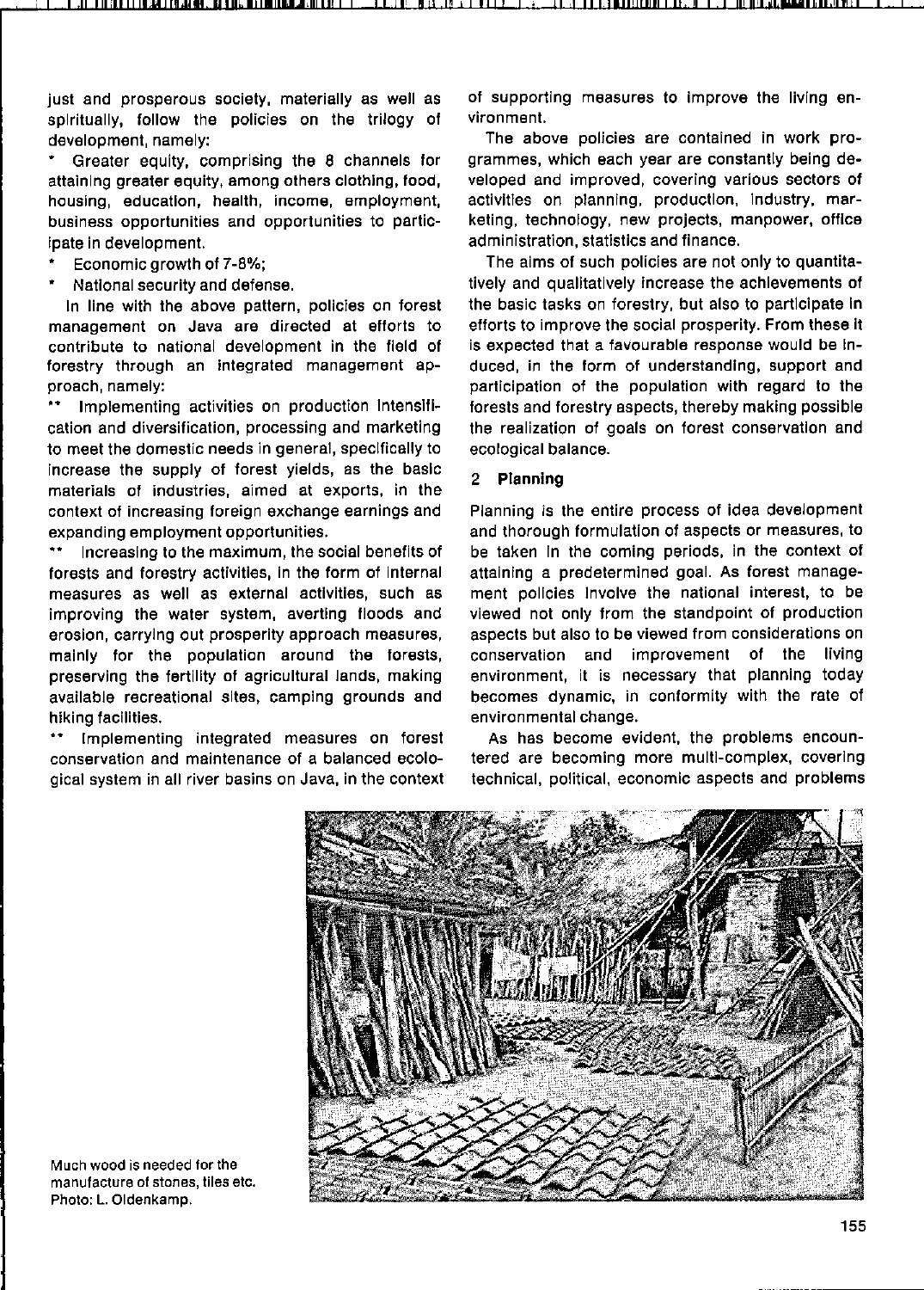on drought, Iloods, erosion, also problems related to technology, All these aspects need to be consldered and formulated in the planning process.

Administration of non teak forests and teak forests, need to be intensified, in order to gain the optimum benefits from the existing forests. This implies that each KPH (Forest District) will have its work programme.

Forest management plans are devised to establish protected forest areas and wild-life preservation sites, which could improve their functions.

In encountering the aspects of technological and industrial development, specifically on the forest product Industry, It Is necessary to apply a "utility pollcy" scheme.

As a realization of such scheme, among others, a plan on Industrial Circle has been formulated, which consitutes a supporting area for industries, administered not on the basis of a Forest District but made in line with the production capacity of the existing Industries. The differences between the industrial circle and the "industrial forest" as propounded by Van Monroy, are in the selection of the types of industries and planting sites, while account is also made of the needs of the existing Industries. The existing trees are also utilized so that the conversion process does not always has to be made.

In order to surmount the hydro-orology problems, a Plan for the Development of river basin is formulated, integrated with activities on agriculture, irrigation, public works, animal husbandry and so on, normally referred to as the Integrated Area Develop ment Scheme.

With regard to new activities, designed in the context of supporting environmental prosperity, project statements are complled, such as the project statement on the multicropping mass intensification activities, cultivation of bees, planting of "elephant grass", medicinal plants, construction of base camps, check dams, water capturlng InstalIation, Intenslflcation of tumpangsari and establishing multi-purpose fish ponds and the project statement on the development of scenic forest sites, camping sites, crosscountry facilities and wildlife conservation areas (Prosperlty Approach project). Based on the 1975- 2000 Master Plan on Forestry, the General 20 years Plan of Perum Perhutani has been formulated and subsequently specified into Five Years and Annual Work Plans for each unit, and into project statements, in conformity with the relevant type of activities.

Briefly, in this development era, planning activities have made significant progress, relatively to the preceding periods, in the context of supporting Intensification and diversification activities of the Enterprise. It has Invarlably been realized that as one of the essential elements in the management process, planning actlvitles need to be continually improved, In order to formulate a working plan with a reliable forecasting capacity.

# 3 **ProductIon**

Even though still following the system used before World War II, production activities, covering planting, tending and logging, have undergone many improvements and modifications, in the process of maklng adaptatlons to slgnlilcant changes in the situation and in response to the continual growth of requlrements.

The sltuatlon has changed conslderably after World War II, in which a growing number of problems **must ba encountered, for whlch various measures are**  required to surmount all the aspects and impediments.

# 3.1 Relorestation

In the old days, reforestation efforts were not faced with numerous problems; the coverage of planting was restrlcted to the logged area, seeds and **seedlings ware available in abundance, environ**mental pressures were still Ilmited and forest disturbances had been relatively insignificant, so that reforestation efforts were easily accomplished.

The multi-cropping system practlced at that time was more emphasized on economic considerations, speclflcally carrylng out planting activities at a minimum cost. Even though at that time the income of the forest farmers had remained at a subsistence level, it had not resulted in a sensitive disturbanceprone sItuation.

Subsequently the situation has involved quite complex problems, as the planting works have not only encompassed logged over areas but also include quite extensive vacant lands, attributed to forest destructions in the transitional period.

In addition, population density and the social economic conditions of the population around the forests, had given rise to a continuing disturbance of the forest, on top of such problems as floods, erosion and drought. These had substantially impeded reforestation efforts.

In recognition of these problems, Perum Perhutani had endeavoured to take steps to surmount them. The measures have already been implemented since the beginning of this last decade, covering economic and socio-economie aspects, among others through: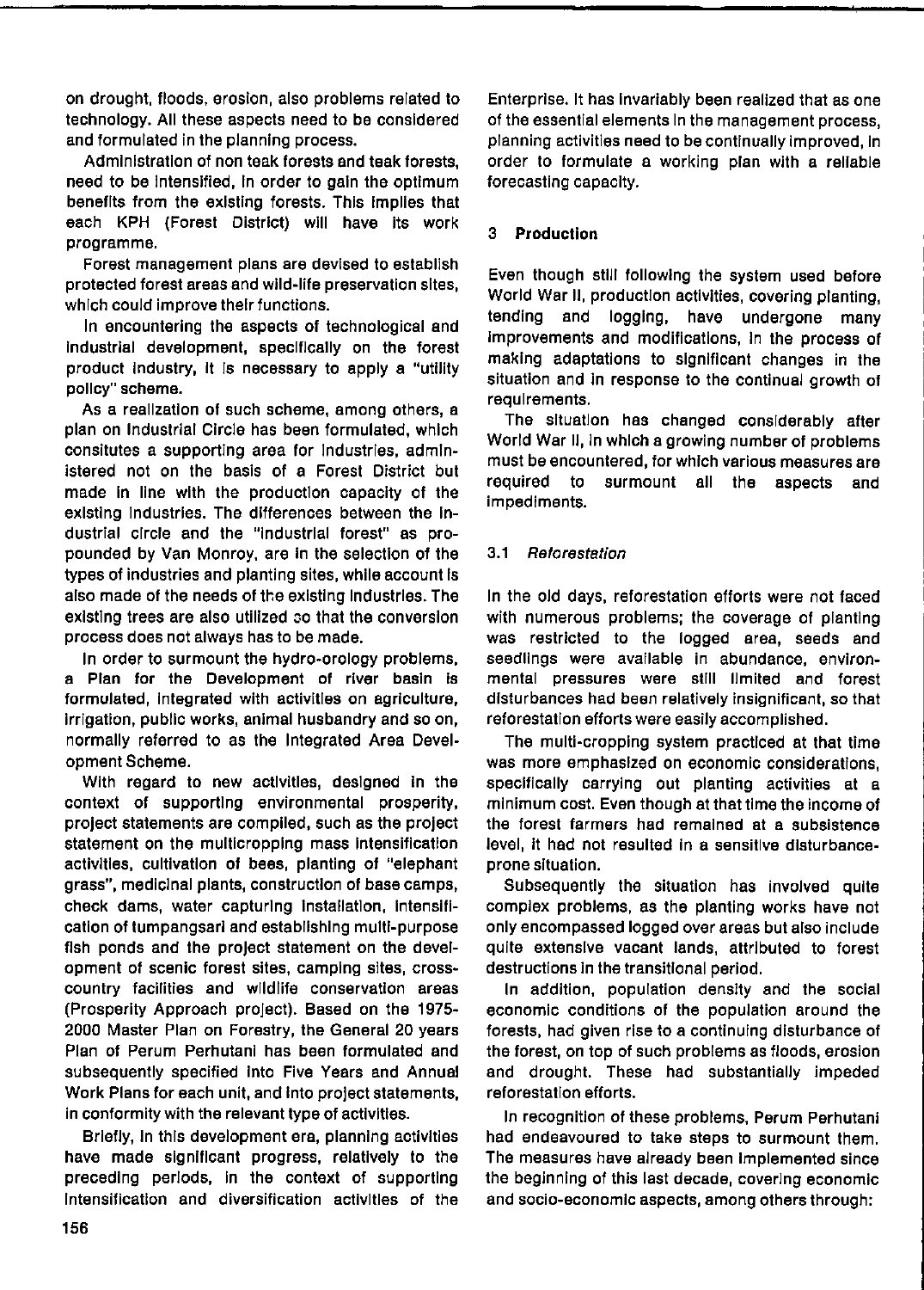a The mass intensification ot the multi-cropping system in the establishment of forest;

b Speed-up and double speed-up of reforestation **efforts to accelerate the solution to the very extensive vacant lands;** 

**c Enrichment planting at sparsely planted forests;** 

d Implementation of the "Ma-Ma" system in the Malang and Magelang Forest Districts;

e Spacing experiments.

Ad a Mass intensification of the multi-cropping activities of: **system** 

The multl-cropping system for the eultivation of forest plants, using the Leucaena glauca as interplanting was introduced by Buurman at the beginning of the 19th century to Indonesia. The system is considered as not being in contradiction to silvicultural principles and is considered as having the lowest cost. It is still used to the present time.

In the past, the application of such system had put **greater emphasls on economie considerations,**  namely the cultivation of forest land at a low cost. As a result the income of forest farmers had remained at a subsistence level.

Neglecting such a condition of the forest farmers is not only in contradiction with the aims of development to create a better standard of living but could also create a vulnerable situation with regard to forest **conservation and security.** 

The current forest plants cultivation through the multi-crop system, must attain the following aims:

Creation of employment opportunities;

Increaslng the standard of living of the populatlon around the forests;

Cultivation of forest plants which can fulfill the functions based on economic, hydro-orological, aesthetical and other conslderations.

The above measures are Implemented, In addltlon to increasing the financing for plant cultivation. Also **intensification of multl-crop system is implemented.** 

The intensifieation of the multi-erop system comprises the five farmer's basic activitles, through the granting of credits and subsidy to forest farmers, in cooperation with other agencies, to implement the

**improved soil tillage;** 

planting of dry-land paddy and cash erops of **superior seeds;** 

fertilizing with Urea and TSP;

eradication of plant insects and diseases, using insecticides and pesticides.

Through the intensifieatlon measures, the yield of dry-land paddy per ha, which originally had reached only  $\pm$  0.7 ton, could be increased to 2 to 3 tons and the growth of the maln plant eould be Improved.

The mass intensification programme on the multicrop system has been weil received by farmers and the population around the forest areas. Thereby this measure will continually be developed.

Ad b Speed-Up and Double Speed-Up of **Reforestation Efforts.** 

As mentioned above, Perum Perhutani is faced with the obligation to immediately plant the extensive vacant lands. On these lands, the extent of the reforestation eflorts must be increased each year, In order to gradually reduce and ultimately eliminate the vacant lands problem.



**Forest area in mountainous regions on Java: few trees maintained. Photo: L. Oldenkamp.**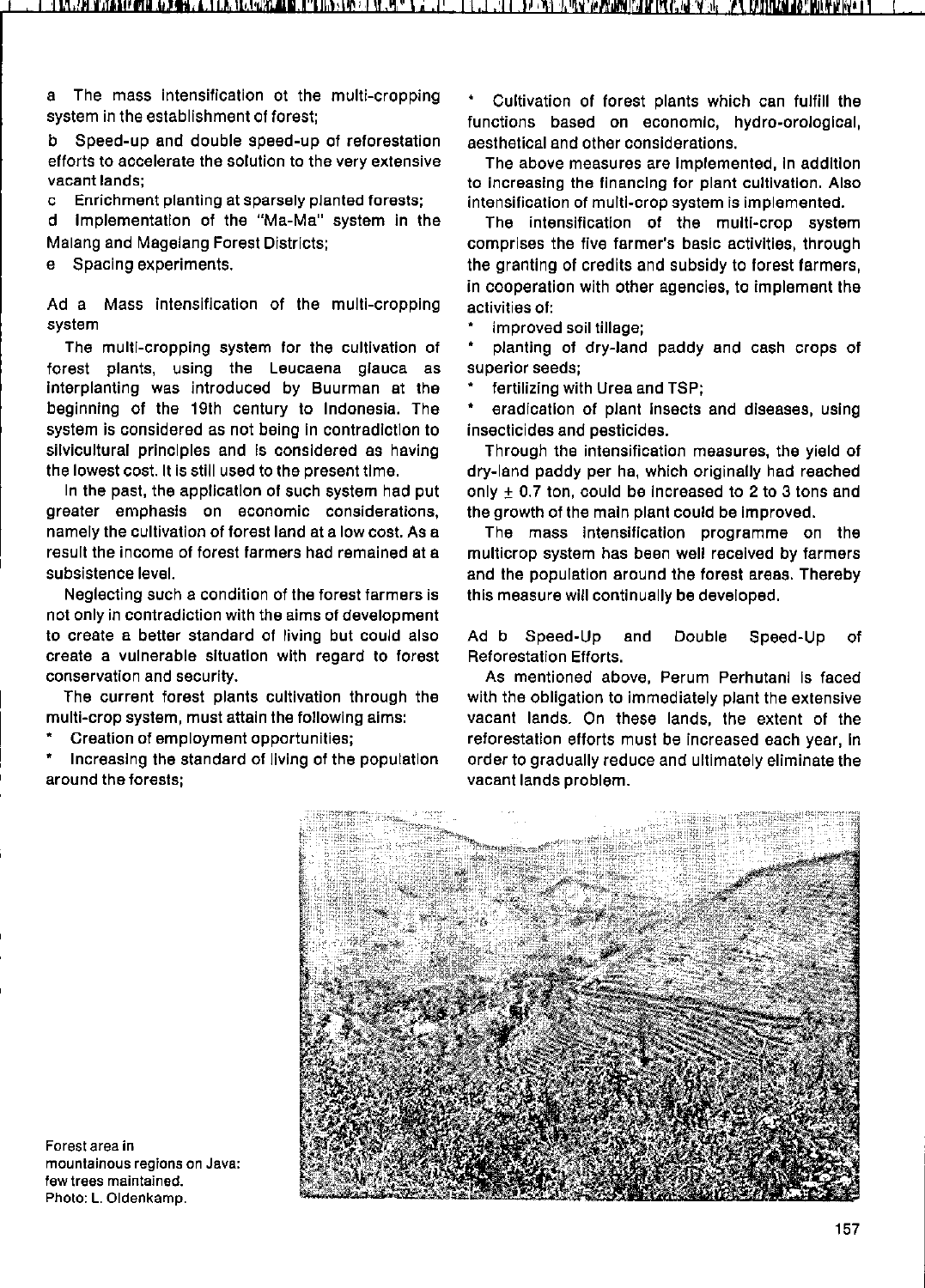Even though reforestatlon efforts are carrled out each year, coverlng a sufflcient extent of areas, yet the vacant land coverage does not seem to be on a decrease and In fact is increasing.

Thereby, slnce 1974, speed-up efforts have been Implemented to the reforestation programme and subsequently stepped up to a double speed-up of reforestation activItIes, In the context of endeavours to Immedlately settle the vacant land problem.

The speed-up and double speed-up of reforestation efforts, are implemented by:

• greater annual increases of reforestation area coverage, uslng the multi-crop system, transplanting and the L.C.C. (Legume Cover Crop) system;

• mobillzatlon of funds, facIlIties and manpower;

• increasing control and supervision of plant cultivation activlties.

The L.C.C. (Legume Cover Crop) system, Is the planting of leguminous species, such as Calliandra callothyrsus. Glirlcldeae sp., Leucaena glauca, **Acacia vlllosa end Acacia auriculiformls on vacant**  lands, almed at the speedy covering of the soil. The plants are transltional plants, whlch could meet the hydro-orological function and Increase soli fertility. Later, the area could be planted wlth graded plants of the enterprise.

Through the speed-up and double speed-up reforestation efforts, it has been possible to complete the reforestation of the entire vacant lands of the Perum Perhutani areas In Central and East Java.

Wlth the inclusion of West Java Into the Perum Perhutani area since 1978, the concentration of reforestation efforts Is now dlrected to West Java, whlch also has a qulte extenslve vacant land area. The actlvities In West Java are expected to be completed In 1981.

### Ad c Enrlchment planting

In the past, the condition of forest plants had been relatively intact and deficiently growing plants were very limited, so that in the case deficiently growing plants were found, speedy conversion into new plants could be Implemented.

After the transitional periods, not only there are extensive vacant lands but also deficiently growing plants have become prevalent and this problem is meanwhlle being handled through enrichment plantings.

Thus, In addltlon to the routine preservation efforts, measures have been taken to rehabilltate tens of thousands ha of deflclently growlng plants through enrichment planting activities, which have absorbed quite a large amount of funds and manpower.

Enrlchment planting Is implemented by planting

types of plants, similar to the main plant type or other type as mixed plants, wlth the aim of increaslng the teak as weil as non teak forests potentiais.

#### Ad d The Ma-Ma (Malang - Magelang) System

! ;

The Ma-Ma Idea was Initlated to surmount the specific problems found in the Malang and Magelang Forest District.

The speclfic problems concern the great need of the local population for agricultural land, in order to plant tobacco, potatoes, cabbage, carrots and other vegetable plants, which have a high economic value.

The available agricultural land, however, has become very limited as the planting of all of the vacant lands has been completed.

In the old days, such specific problems have been restricted to qulte manageable proportions, yet subsequently the problem has reached a scope requiring specific handllng and attention.

Consequently, measures to successfully complete the reforestation efforts have become more difficult. It was feared that failures would ensue, while the land configuration of a generally mountainous area in the Malang and Magelang Forest District, had in fact made It all the more Important for the reforestation programme to succeed, In view of the essential protection function of such area.

The Ma-Ma project Involves a multl-crop planting system, In the form of blocks with wlder spacing of the main plants, through a rotation, relay or mczalc cropping system.

The already implemented project uses a strip system with 6 blocks, havlng a wldth of 25 m each, in which the first block is planted with cash crops only for 5 years, the second block Is planted wlth fire wood and mixed plants for a period of 5 years, the third block is planted with mixed plants for 10 years, the fourth through the sixth blocks are planted with mixed plants for a 15, 20 and 25 years perlod.

Rotation and relay cropping is implemented, after the 5 years contract has been completed, by planting the ex-cash crop planted block wlth mixed forestry plants for a perlod of 25 years, whlle blocks planted with already 5 years old fire wood are being felled and are converted into blocks planted with cash crops for a 5 years contract perlod. The whole is subsequently rotated every 5 years.

The results of the Ma-Ma project are still being observed, yet have already yielded favourable indlcations.

### Ad e Spacing experiments

In the attempts to expand the agricultural functions of forest areas In terms of area extent as weil as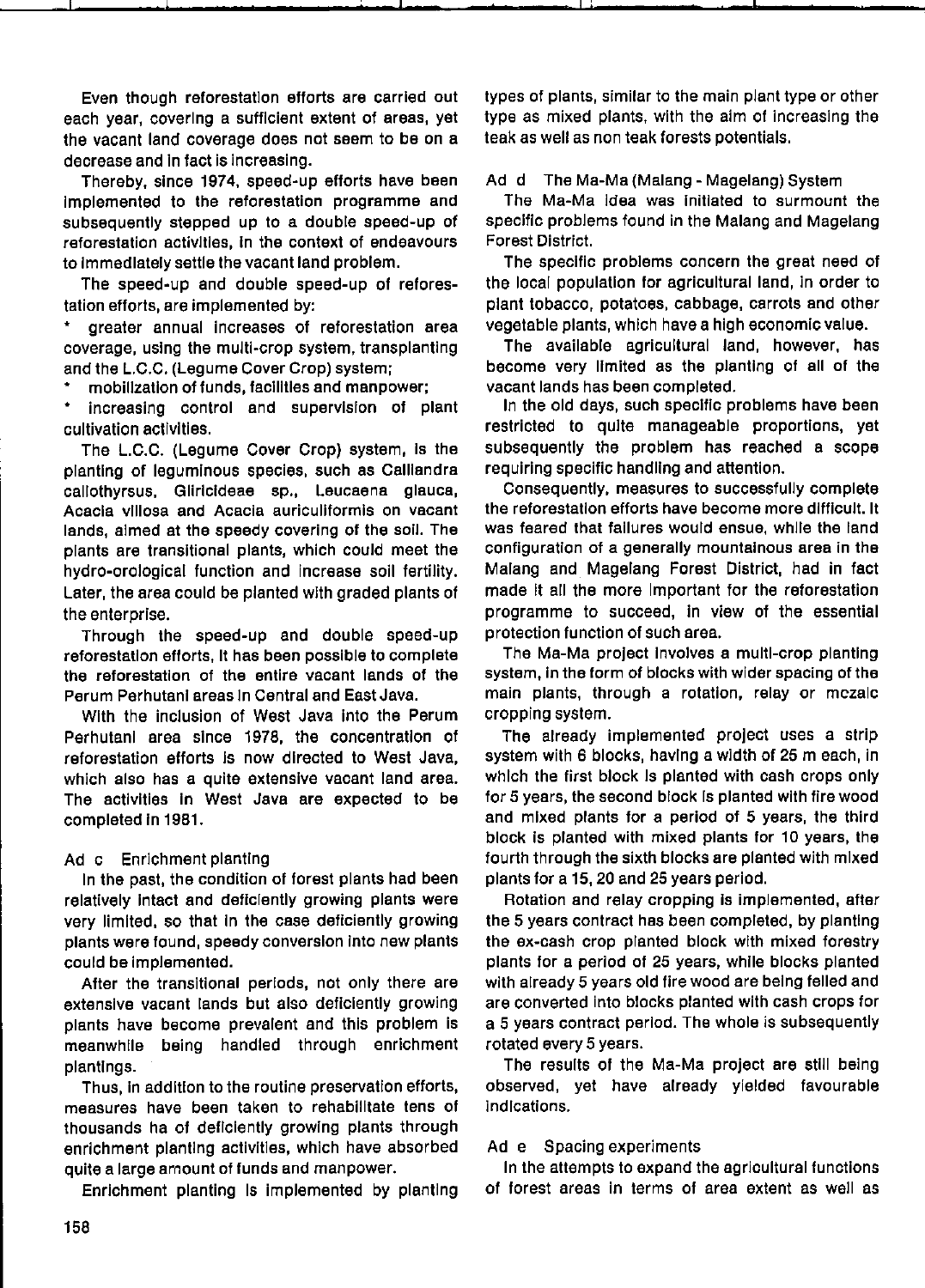duration of planting, spacing experiments have been conducted.

The spacing project attempted to change plant spacing from  $3 \times 1$  m to  $6 \times 1$  m and to apply the multicrop system from the usual 2 years to a 5 years periad.

The change in plant spacing resulted in a wider area available for planting cash crops, which is  $+$ 66% with the  $3 \times 1$  meter spacing and increasing to 75% with the  $6 \times 1$  meter spacing, with a longer period (5 years) for the multi-crop planting, without reducing the capacity of the forestry maln plants.

The purpose of the spacing project is to increase the agricultural productivity of forest farmers and to better ensure the success of the reforestation efforts. The spacing project is temporarily implemented on teak wood forest areas while the results are still being studied.

#### 3.2 Exploitation

In the past, timber production had mainly been concentrated on teak logs, which had largely been aimed for domestic use and supply of rail track support and basic wood for the PJKA (Railroad State Enterprise). At that time, the forest had still been intact with an abundant potential, timber exports were still limited and the established domestic industries were still at their initial stages, so that forest production, which had been regulated through disciplinary cuttings, could still meet the existing needs. The sltuation has now changed considerably. The condition of the forest plants is not as good as it was In the past, the need for wood and other forest yields has been increasing continually, due to the continued growth of industries directed at exports as weil as to domestic markets. Forest security problems have also become more and more serious. Thus the demand for forest produets has outpaced the existing forest potentia!.

The measures already undertaken by Perum Perhutani to meet the demand for forest products, are among others:

implementing intensification efforts in cutting activities, specially in thorough cuttings.

**increasing the exploitation of non teak forests,**  specifically the Pine and Agathis species.

popularizing the use of non-teak wood, whlch has a lower price, originating from outside Java.

Intensification efforts in clear culting, consist of **measures:** 

**to reduce waste to the minimum;** 

to implement cuttings at the lowest possible part of the trees;

to allocate wood use in the most optimal manner. **aimed at increasing production for wood works and**  reducing production for firewood uses.

These measures are undertaken through the methad of tree by tree cuttlngs, which is an improved procedure of the block cuttings, whlle still maintalning the labor intensive-system.

The principal aim of the cutting intensification procedures, is to Increase the volume and quality of forest products.

Even though the condition of the forest has not improved relatively to the condition befare World War II, the yields attained has been increased due to the intensification measures. Average production per ha has increased from 109 m<sup>3</sup> in 1977 tot 123 m<sup>3</sup> in 1979, while the ratio of firewood cuttings has changed from 1:2 to become 6:1.

In addition to the above efforts, other exploitation activities, such as the exploitation of non-teak forest timber, mainly Pine and Agathis trees and other non**timber products, have also been given due considerations, with the aim of their further improvements, In**  line with their relative importance.

#### 4 Industry

Because the main forest product Is timber, which has a voluminous form while its price is to a significant extent dependent upon aspects of supply, demand and transportation, the efforts to increase the sales price per unit could only be made by a product diversification procedure, through lts further processing.

In the past, sawmill establishments had been constructed wlth the aim of increaslng the value of woods which had been rejected by the market.

The function of sawmills has now been changed into wood processing enterprises, in the farm of integrated wood industries, with the aims of:

increasing the value added from processed wood;

expanding employment opportunities and increasing the level of income;

supplying foreign markets, in the context of **increaslng foreign exchange earnings.** 

In addition to the teak wood processing Industry, the following industries have among others been developed:

\*\* destillation of kayu put oil.

 $\ddot{\phantom{1}}$ processing of pine resin and destillation of terpentine.

**silk yarn manufacturing.** 

Befare World War 11, the teak wood processed at sawmills only constituted  $\pm$  3% of the total products. The proportion of processed wood, in the form of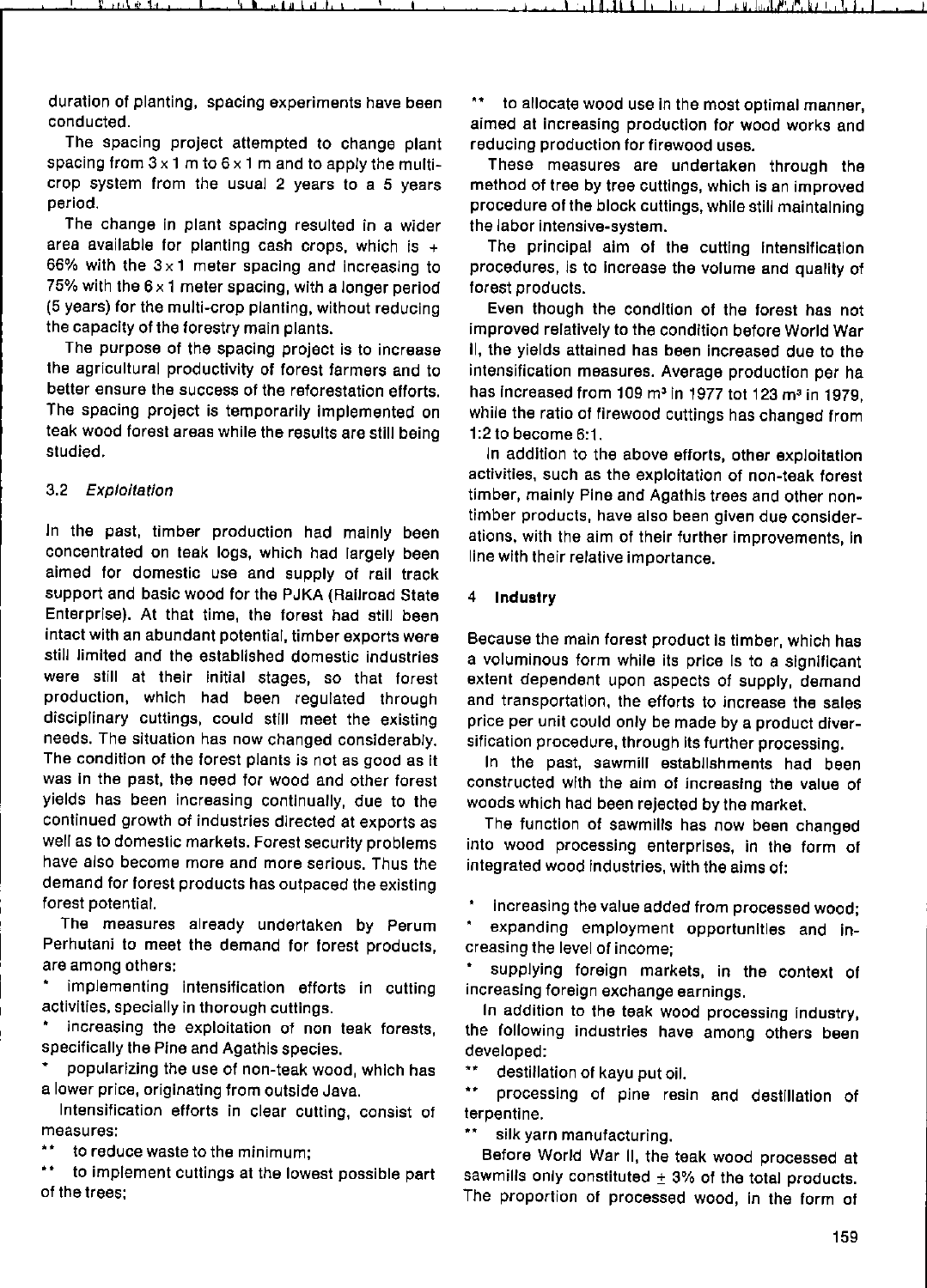

Agroforestry: combination of wood production and grass for cattle fodder (Malang, Java). Photo: L. Oldenkamp.

finished and semi finished products has now Increased to  $\pm$  18%.

The expanding products of teak wood processing industries, in the form of sawn timber, finished and semi-finished goods and the products of non-wood industries, indicate the increasing progress attained.

Sawn timber products and the semi-finished and finished products, such as wall panelling, parquet and veneer, are mainly directed for exports. Also pine resin is exported.

In addition to the aforementioned industrial activities, undertaken by Perum Perhutani itself, the company also carries out activities which support the growth of private industries, by supplying raw materials to the existing industries as well as to industries vet to be established.

Emphasis is placed on supplying raw materials to high priority industries, namely Industries of economically weak entrepreneurs, in such activities as carving handicraft, burning of brick stones, roof tiles and limestone and cooking of coconut sugar and the granting of licenses and special facilities to the designated industrial circle. Special attention is also given to other industries, including the preparations made to supply raw materials to the paper plant, to be constructed In Cilacap.

The above description may have given a general Idea on the extent of the effort to establish and promote existing and prospective forest yield industries. The growth of forest yield technology presents an extensive and growing horizon to the development of finished product industries, with material forest product as their main raw requirement.

Population growth and the increasing scarcity of forest resources have given rise to the absolute necessity to develop forest product processing industries, based on a utility policy approach, and adjusted to the local condition and situation.

Even though still at its initial stages, the wood processing industry on Java has quite a good prospect, in view of the increasing trend of domestic demand for processed wood and the expanding processed wood market abroad.

### 5 Marketing

Efforts to increase the volume, quality and variety of products, through intensification measures as well as through industrial development, constitute the stepping stone to efforts to expand the forest products market, in the context of increasing the income and promote the growth of the company, especially to support national development.

Although the programme for marketing forest products has very little changed from the old days to the current period, efforts have been and are still being made to develop the programme, involving a prior marketing analysis and taking a variety of factors into account.

As is known, marketing activities are important with respect to the following:

the activities involve the marketing of all forest products, so that these could be used by the whole population;

the marketing activities contribute to the mobilization of rupiah as well as foreign currency denominated funds;

the marketing activities establish sales prices, at  $\pm$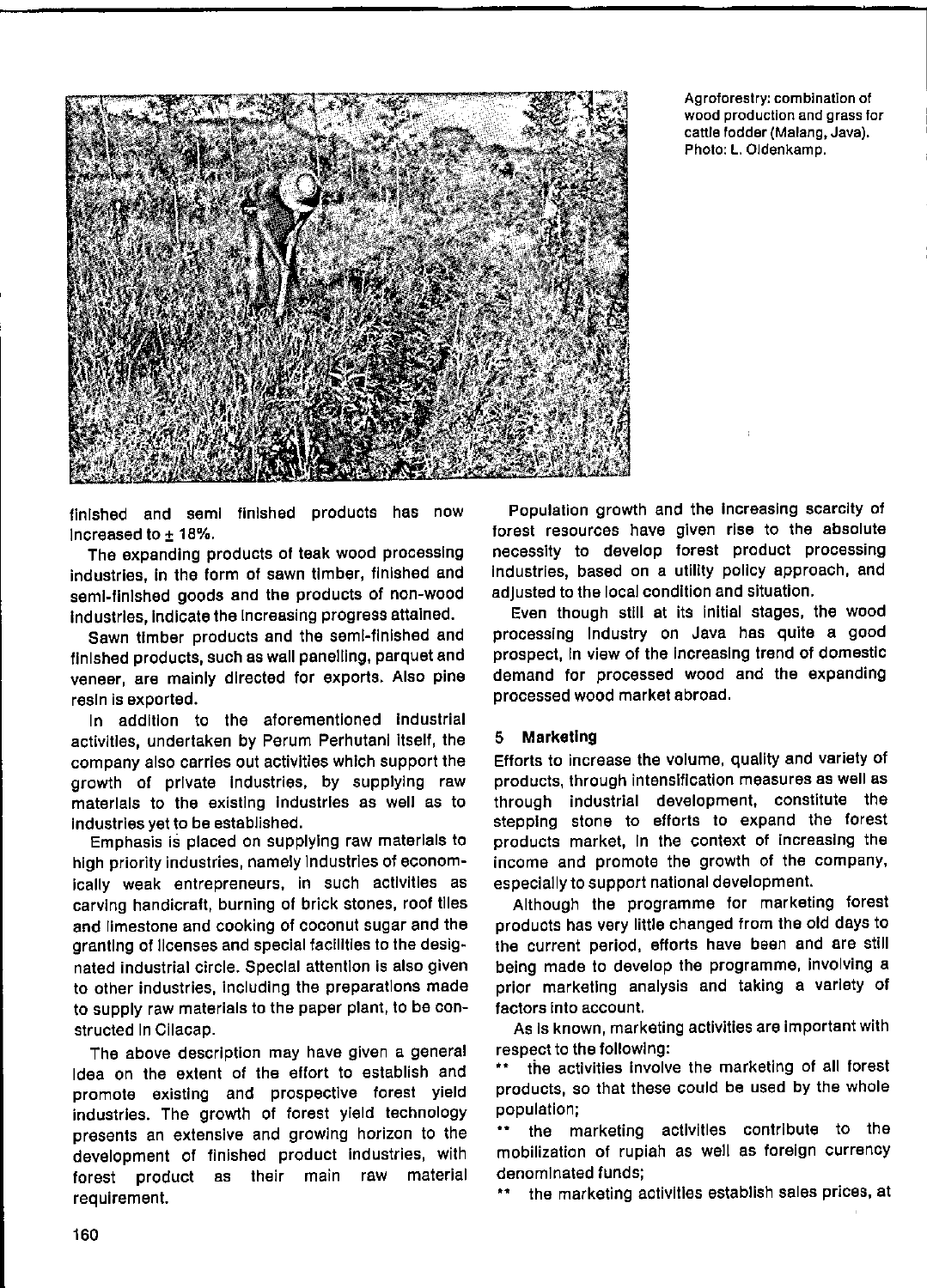levels, which could cover the company expendltures and yield profits, while contributing to domestic price stability, which is also dynamic;<br>\*\* the markoting activities

the marketing activities supply the domestic **industries with the necessary raw materials in the**  form of forest vields.

In the implementation of such activities, the following efforts have among others been undertaken:

Diversification of markets, especially by expanding the foreign markets in Asla, Europe, USA and Australla;

Export promotion of finished and semi-finished products and the gradual reduction of log exports.

The results of the marketing efforts have improved from one perlod to another, as the marketing programme could generally be implemented and the targets realized.

Proceeds from domestic marketing as weil as exports In the last 6 years have more than tripled.

In addition to the contlnulng eflorts to promote exports and domestic marketing through auction sales, contracts and direct sales, also efforts are made to promote the economlcally weak enterprises, speclfically wood carving enterprises and Industries which use firewood as their basic material, through the granting of licenses to purchase the basic **material at special prices.** 

## 6 **PubIIc RelatIons**

The role of public relations in the past had been very limited as the forestry activlties were still more involved in special inward looking matters, obviating

the need to glve special attention to external problems.

In conformity with the requirements placed by external development and the growth of the company, public relations has assumed a very significant role in the process of expanding the implementation of the company's programme, on the basis of the symbiotic policy pattern.

Perum Perhutani has accordingly improved lts organizatlon, in the context of efforts to support the growth of the company and development of the community by establishing a special division entrusted with public relation matters.

The public relations division has been developed in such a manner so that its benefits are actually felt and facilitate the operations of the company in the mldst of the growing development activities and the changing process of the community.

The aims of establishing the Public Relations **dlvision are among others:** 

**To creste a continual harmonious relationship**  between the interests of the company and the interests of the communities around it:

To create a favourable attitude of the community to the forest and forestry aspects in general and Perum Perhutani speciflcally;

**\*\* Ta induce the participation of community**  members in the activities of Perum PerhutanI.

The activities cover internal as well as external undertaklngs.

The internal activitles are implemented among others by the publication of the Duta Rimba and Gema Rimba Magazine, Leaflets, the Mingguan Blna Media, the making of photographs, slides, sound on



**Afforestatlon with Pinus for Ihe production of paper, matches and resln (Central Java).**  Photo: L. Oldenkamp.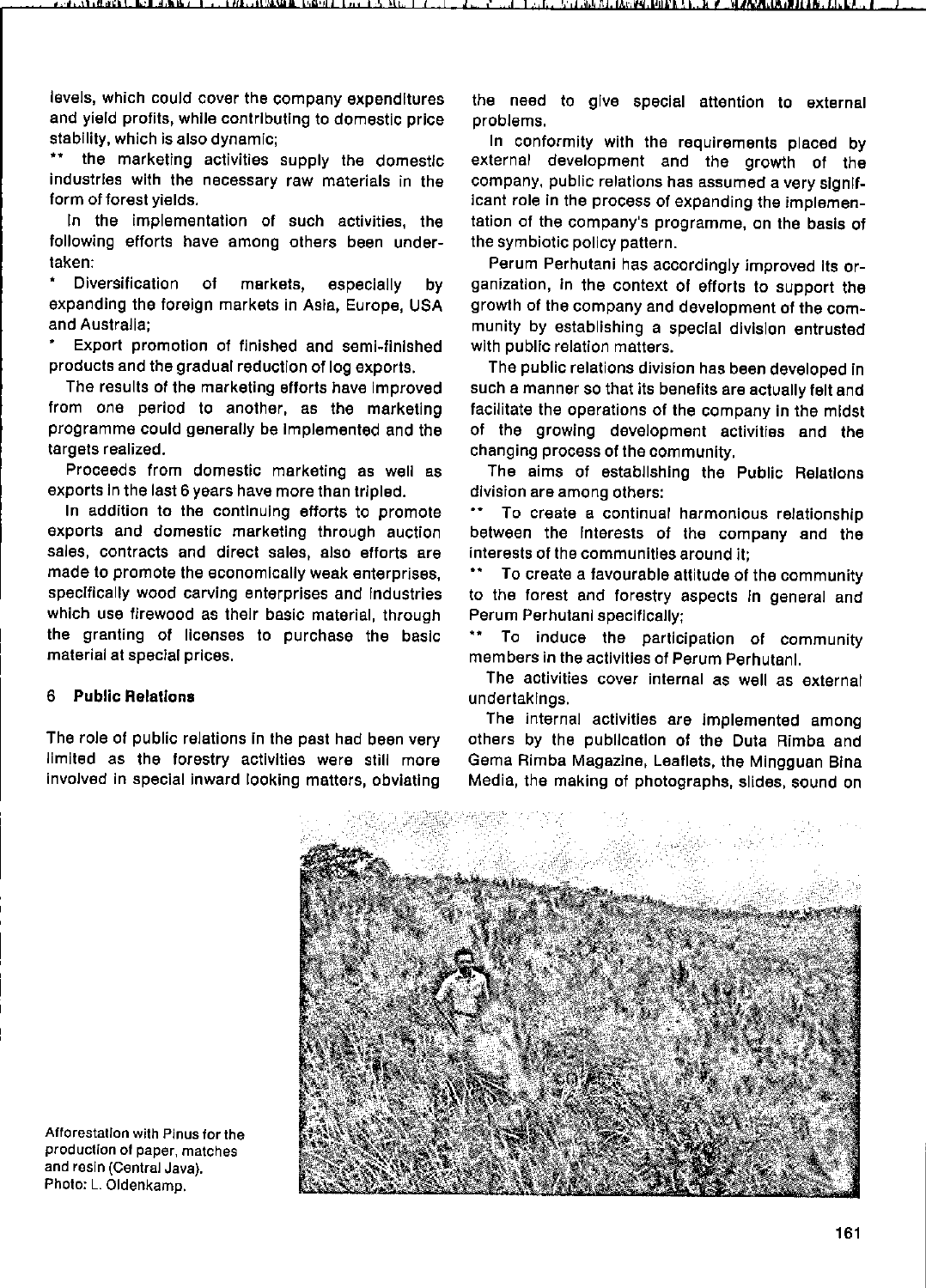slides, the film movies, the establishment of a library, talking library and so on.

The talking library is the central attraction of the library, consisting of taped recordings, beneficial to solving problems encountered and to Inspire new ideas.

The external activities are implemented through extension programmes, among others through information services by cooperating with the Information Office of the Regional Government, showing of motion pictures, broadcasting programme through the RRI (Radio of the Republic of Indonesia) and the TVRI (Television of the Republic of Indonesia), Issuing press releases, exhibitions, the MA-LU (Mantri -Lurah  $=$  Cooperation of Forest Supervisor and Village Chief) activities, organizing the "giriwana" rally, forest excursions and other activities.

On account of these Public Relations activities, a relationship of mutual understanding and cooperation between Perhutani and the surrounding community has been engendered covering not only domestic but also international affinities.

# 7 Efforts towards community prosperity and conservation of the living environment

Because forests have a dual function, namely the protection and production function, a management which is solely concerned with commercial aspects is no longer effective in the current condition. Thus efforts must be made to maintain a harmonious relationship between economic and soclo-economic considerations. This requires the optimal utilization of forest resources to yield the maximum value and benefits in the interest of the prosperity of the community and the nation, involving the multiple use of forest land.

Situated amidst the currently transforming and growing social environment, any effort on forest development can be successful only if it is also integrated with the process of developing the community environment, particularly the communities in the vicinity of the forest.

Since 1974, Perhutani has accordingly developed efforts directed at facilitating the realization of the community prosperity aim and the goal for conservation of the living environment by implementing new measures. The new measures comprise the prosperity approach policies, the MA-LU activities and activities on development of scenic forests and management of protected forests.

### 7.1 Policy based on the prosperity approach

Measures based on the prosperity approach are

founded on security considerations and are aimed at increasing the forest effectiveness to promote the community around the forest and facilitate the efforts to maintain forest security.

The measures comprise the implementation of the mass intensification of the multicropping system, establishment of base camps, guidance on cattle grazing plants, cultivation of bees, construction of check dams and water reservoirs, implementing the MA-LU project, the firewood project and others.

The steps undertaken in the policy based on the prosperity approach are:

Research works directed at solving various problems which have arisen in the implementation of this measure so that its undertaking could be further improved.

Perum Perhutani acting as the pioneer, stimulator and sponsor, with the subsequent development and management activities being undertaken by the local Government.

Carrying out regular information services and quidance activities to the community in the forest vicinity so that the measure could be disseminated expeditiously.

The implementation of each of the steps is as follows:

a Multi-cropping mass intensification:

As described in the preceding section, the multicropping mass intensification is undertaken with the aim of increasing the income of forest farmers and Improving the reforestation results.

Credits and subsidies are granted for the  $\blacksquare$ procurement of paddy production means and technical guidance is provided with the cooperation of the Agricultural Office of the Regional Government.

Increasing the average productivity of paddy yield per ha from 0.7 ton to create 2 to 3 tons annually.

p **Establishment of Base Camps:** 

 $\overline{\phantom{0}}$ The base camps are to function as a proper and sanitary shelter place for workers, who previously had lived in huts made of palm leaves, under substandard housing conditions.

 $\blacksquare$ The base camps are to function as the centralization of manpower to ensure the expeditious allocation of employment and to promote stable employment for forest workers.

The base camps are used to provide skills,  $\blacksquare$ proficiency and promote religious life and also to educate the children of the contract-workers so that they could have a better future than their parents, thereby making It possible to diversify employment opportunities.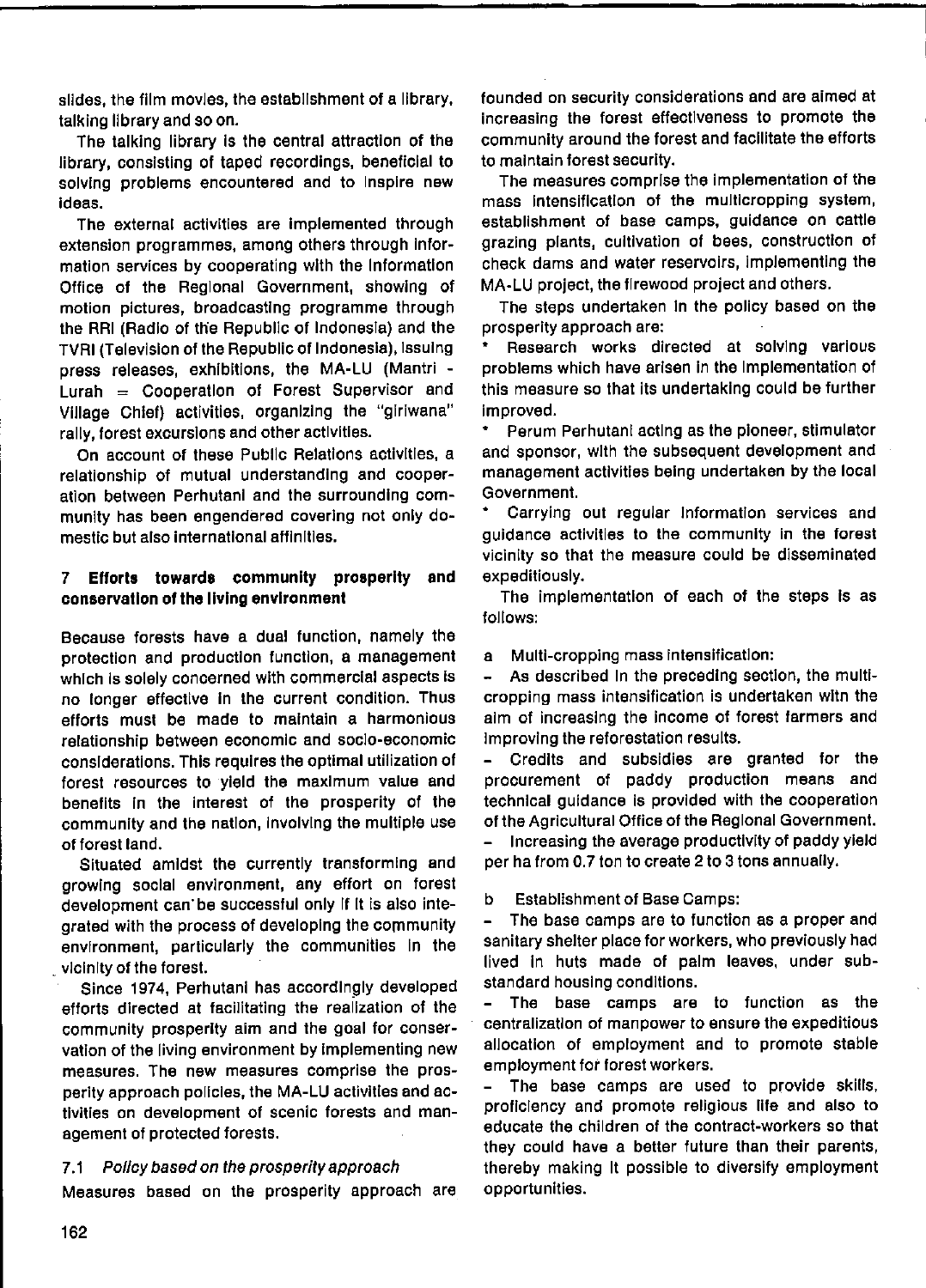c Guidance on cattIe fodder procurement:

Provision of guldance to the cattle breeders in the vicinity of the forests on the utilization of savannah grass, the system of keeping cattle in the stable, the negative consequences of iIIegal herding and Ihe methods of planting elephant grass.

Promotion of cooperation between Perum Perhutani and cattle breeders in the form of exchanging the elephant grass, planted by Perum Perhutani with the fertilizers yield by cattle breeders.<br>- The ultimate purposes is to avert illegal berding in

The ultimate purposes is to avert illegal herding in the forest.

d Cultivation of honey-bees:<br>- Establishment of the C

Establishment of the Centre on Honey-bee Matters, in the Perum Perhutani territory, functioning **as:** 

**the centra of information, directory services end**  guidance of the community;

the centre for developing honey-bee colonies;

the centre for training prospective honey-bee cultivators;

the centre of tools on honey-bee cultivation.

Providing guidance on the procurement of bee forage.

The purpose of developing honey-bee cultivation by the community members Is to increase the Income level of the community.

**e Construction of check-dams & water reservoirs:** 

- Check-dams are constructed for the purpose of:

creating means for controlling floods and erosion;

 $\hat{\mathbf{r}}$ forming new methods in agricultural undertakings **fisheries, providing recreationaJ sites end ether**  facilities for community membors in the forest vicinity.

**Constructien of water reservoirs is meant:** 

to continually meet the fresh water needs of the village communitles In the vicinity of the forest area;

• to place water reservoir at locations situated close to the houses of the population around the forest **area;** 

to provide guidance to the community members **on the maintenance of water resources.** 

f. Medicinal and tuber plants:

- Aimed at maintaining the preservation of medicinal and tuber plants in the forests and increasing land productivity by utilizing the soli space **between forest trees.** 

- The planting of medicinal and tuber plants is also meant to increase the income level of the population in the vicinity of the forest areas.

It is also directed at encouraging selfrellant  $\sim$ activitles of the population by planting medicinal and tuber plants in thelr gardens, thereby capable of increasing thelr income.

9 Intensificatlon of efforts 10 cultivate dry lands and **house gardens:** 

This is meant to increase the production and quality of plant ylelds In the villages around the forest areas, thereby Increasing the income level of the village population.

- It is directed at efforts on village land **conservation.** 

It is almed at stimulating the activities of the population to become self-sufficlent in food production.

It is also meant to induce participation of the  $\sim$ population in program mes on forest and forestry matters.

h Multi-purpose pond flsheries:

 $\sim$ This is meant to encourage farmers to preserve pond fish, in the context of efforts to increase the **income** level of **farmers.** 

It is also expected to contribute to the success of the water forest reforestatlon efforts.

I. Firewood project:

This is meant to provide sufficient firewood for the population around the forest area and for small industries using firewood as thelr basic materlal. Traditionally, tirewood had been taken by destroylng the forest areas.

Location for the planting should give priority to the industrial circle of small *scate* Industries and to areas vulnerable to forest security disturbances.

The planting system is Implemented as monoculture, fire-break, interplanting, sideline planting, ravine planting or the enrichment planting.

Priority Is to be given to the planting of Calliandra plants, which have the following characteristlcs:

could easily grow with a wide habitat variation;

**easily reproduced;** 

۰ not harmed by cuttlng and could easlly blossom **again;** 

could function as green fertilizer, firewood material, bee forage, decoration plant, soil **conserving agent and sa on.** 

j The MA-LU Project:

**lt is a farm of intensive cooperatlon end**  coordination between the Mantri (Forest Supervisor), acting as the plant expert and information center, wlth the Lurah (Village Chief) as a community leader. The provision of physical asslstance and guidance services is expected to make the efforts based on the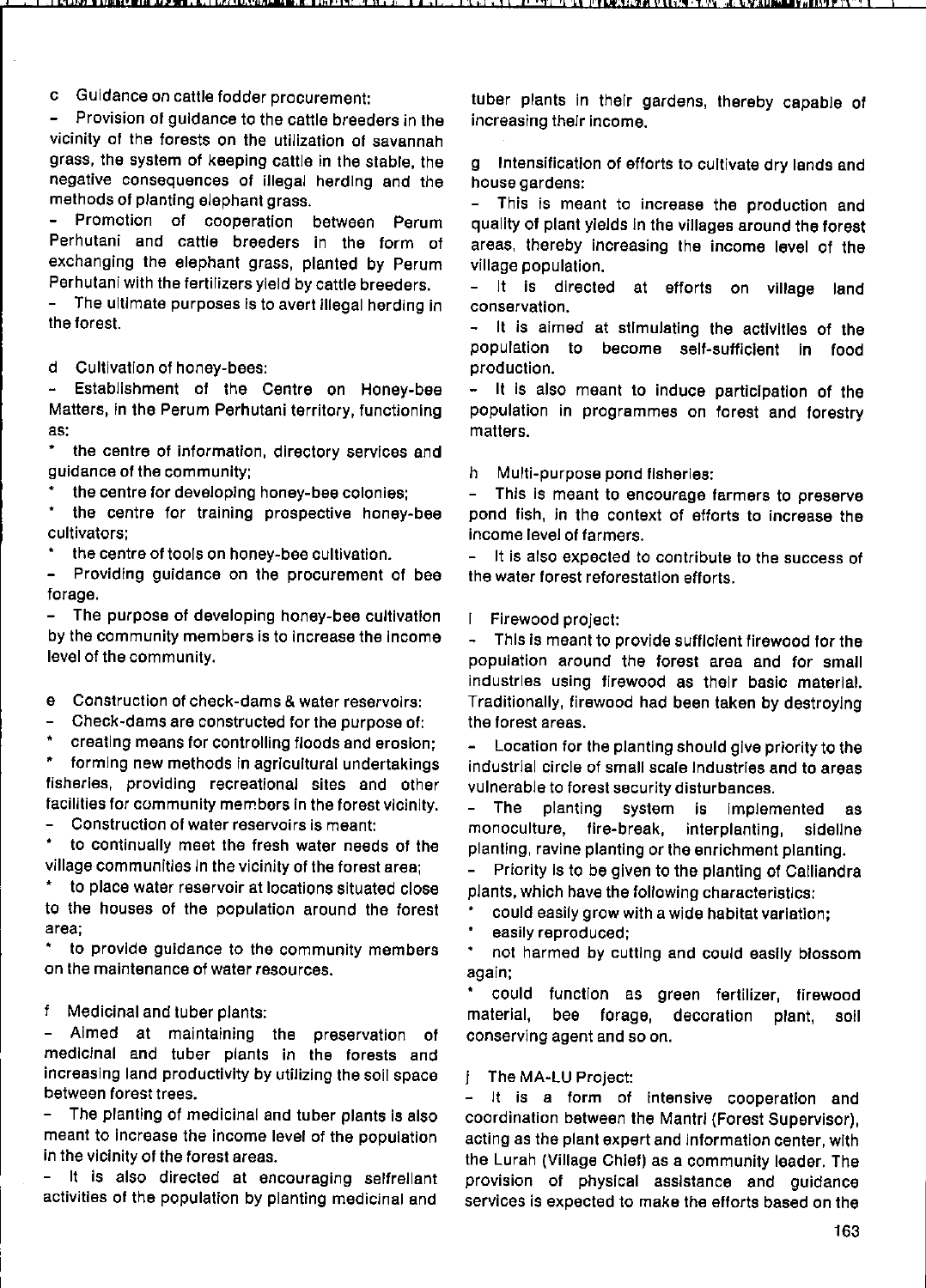

**Establishment of mangrove forast in combination with fisherles pond (Cilacap, Java).**  Photo: L. Oldenkamp.

prosperity approach become more effective.

- The aim of the activities is to plant fruit producing plants and other types of superior plants on village lands borderlng the forest area, so as to provide a vegetatlon coverage, thereby contrlbutlng to Increase the protection function of forests from the current 23% to be targetted 30% and slmultaneously Increaslng the souree of Income of the populatIon.

- Plant seeds are procured from the aid glven by Perum Perhutani, the extent of whlch depends on the local condition and the need of the relevant community, while the aid also includes the provision of Informatlon and technlcal asslstance.

It is also meant to contribute to such Government programmes as the activities on reforestation and animal husbandry.

k The Bi-BI ("Biji" and "Bibit") project:

This is an effort to promote the procurement and cultlvatlon of seeds and seedlings for reforestation and replantlng actlvlties.

The project is directed at involving forest farmers not only in agricultural farming but also in the supply of seeds and seedlings.

# 7.2 Promotion of living environment conservation *measures*

Efforts almed at the promotion and conservation of the living environment are Implemented through the establishment of beautiful forest sites, camping areas, organlzlng the "glrlwana" cross country rally and maintaining natural conservation areas so as to educate the population to appreciate nature and to arise the awareness of the people, especially the young generation on the important role of forests.

Various forest sites on Java, with one site separated from the other by a distance of around 100-150 km, have been designaled as the areas for establishing the beautiful forest scheme, the camping grounds and cross country site facilltles.

In addItion, to Increase the protection function related to hydro-orologlcal aspects, eftorts have been made to expand the management of protected forests, through measures on ravlne planting and protection, enrichment planting, relay cropping, more Intensive supervision and also to continually find other posslble plantlngs whlch slmultaneously could enhance the protection function.

It is realized that efforts, based on the prosperity approach and conservatlon of the living environment do not yet cover all envlronmental problems and needs. Nevertheless, from the experience in the last 6 years, positive results are beginning to show up in the form of the response and partlclpatlon of the communlty members wlth regard to the forest and forestryactlvltles.

Thereby, it is necessary that these efforts are continued.

# Conclusion

In contrast to the situation In the past, the problems encountered on forest management on Java In the development era, have become more complex comprising the population density problem, socio-economie aspects, political aspects, technological aspects, security aspects and problems related